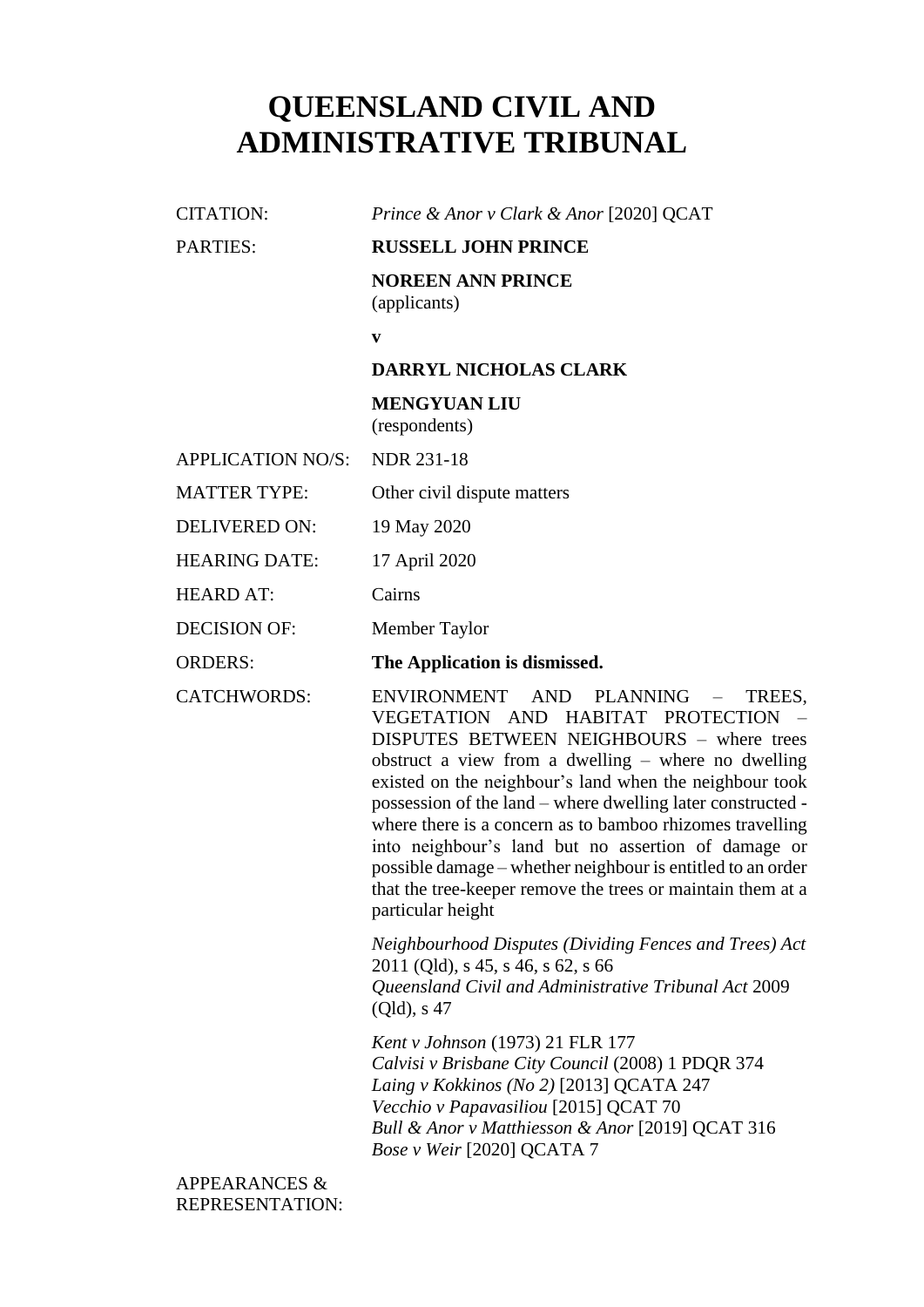| Applicants:  | Self-represented, R Prince |
|--------------|----------------------------|
| Respondents: | Self-represented, D Clark  |

# **REASONS FOR DECISION**

- [1] Woree is a residential suburb of Cairns to the south of the central business district. Within it, from the foothills of the mountain ranges behind Cairns, one may enjoy expansive views of Trinity Inlet to the east, the city to the north and the Coral Sea beyond, and the mountain ranges to the south and west.
- [2] In November 2011, the Applicants purchased a vacant allotment within that residential area. They did so for the purposes of constructing a house in which to live from where they could enjoy such views. The land they purchased shares a common boundary with the land upon which the Respondents then resided. The Respondents' land is said to be approximately eight metres below the Applicants' land on the southern side of the downhill slope. At the time of purchase the views were not restricted.
- [3] On or about 2 May 2012 the Applicants commenced construction of their house. At about the same time, the Respondents planted bamboo along the western boundary of their land, said to be for the purposes of giving them shade from the western sun. That western boundary runs perpendicular and away from the common boundary shared with the Applicants. That bamboo is said to be now approximately 15 m in height. The Applicants' complaint is that it severely restricts their views to the south. They also express a concern that the rhizomes from that bamboo will eventually invade their land. They have made an application to this Tribunal seeking an order that the bamboo either be cut down to no more than 2.5 m tall above the ground, or that it be removed in its entirety.
- [4] There is also a line of trees on the Respondents' land, the species of which were not defined in this proceeding, approximately 2.5 m inside the common boundary. The Applicants also complain that these obstruct their views. They seek an order that these trees be maintained at not more than 2.5 m in height above the ground.
- [5] The premise of the Application is expressed as being to 'remedy, restrain or prevent severe obstruction of the view from our dwelling … that existed at the time the Respondent took possession of [the Respondents' land].<sup>1</sup> The Respondents oppose the Application in its entirety.
- [6] For the reasons that follow, the Applicants cannot succeed on their application. It must be dismissed.

### **The Enabling Act**

[7] Jurisdiction to decide this dispute between the parties is conferred on this Tribunal within Chapter 3 of the *Neighbourhood Disputes (Dividing Fences and Trees) Act*  2011 (Qld) (the **ND Act**).

<sup>&</sup>lt;sup>1</sup> This is as it is expressed by the Applicants in their answers to Part  $F -$ Ouestion 40 of the 'Application for a tree dispute' filed on 5 November 2018. This is a flawed premise which I address later in these reasons.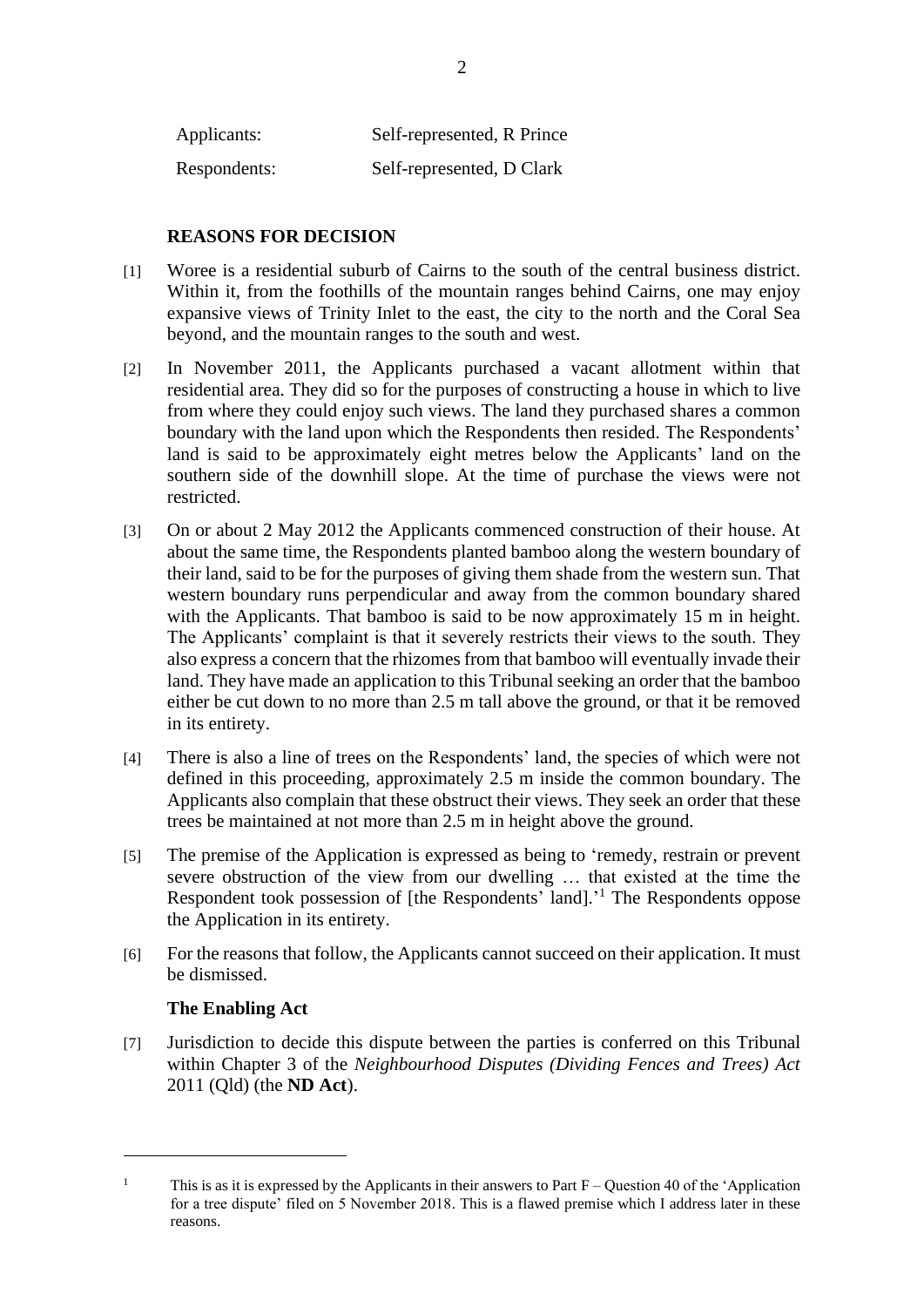- [8] As provided for in that Act, land may be affected by a tree in circumstances where branches from the tree overhang a neighbour's land, or the tree has caused, is causing, or is likely within the next 12 months to cause – serious injury to a person on the neighbour's land; or serious damage to the neighbour's land or any property on the neighbour's land; or substantial, ongoing and unreasonable interference with the neighbour's use and enjoyment of the land. 2
- [9] In circumstances where a neighbour who claims to be affected by a tree is unable to resolve the dispute with the tree-keeper,<sup>3</sup> that neighbour may apply to this Tribunal for relevant orders. <sup>4</sup> By this proceeding, the Applicants do so.
- [10] As was succinctly expressed by Senior Member Brown in *Bull & Anor v Matthiesson & Anor,* phraseology which I respectfully adopt:

The Tribunal can make orders it considers appropriate in relation to a tree affecting the neighbour's land to prevent serious injury to any person; or to remedy, restrain or prevent serious damage to the neighbour's land or any property on the neighbour's land or substantial, ongoing and unreasonable interference with the use and enjoyment of the neighbour's land. For interference that is an obstruction of a view, the tree must rise at least 2.5 metres above the ground and the obstruction must be a severe obstruction of a view, from a dwelling on the neighbour's land, that existed when the neighbour took possession of the land.<sup>5</sup>

- [11] Within their complaints, the Applicants do not assert that branches from the trees, which for present purposes includes the bamboo, overhang their land. Nor do they assert that the trees have caused, are causing, or are likely to cause serious injury to any person on their land. Nor, save only for the assertion of a concern regarding travelling bamboo rhizomes, is there any assertion of serious damage to their land or property on their land. Finally, nor do they assert that the trees cause a substantial, ongoing and unreasonable interference with the use and enjoyment of their land as a result of a severe obstruction of sunlight to a window or the roof of their house.
- [12] Once again save only for the assertion of a concern regarding travelling rhizomes, the Applicants' primary complaint, and the substance of this proceeding, is that they say the trees severely obstruct the view from their house.
- [13] As is relevant to the issues raised in this proceeding, under the ND Act this Tribunal is empowered to make orders it considers appropriate in relation to a tree affecting the neighbour's land, in this case the Applicants' land, so as to remedy, restrain or prevent:
	- (i) serious damage to the neighbour's land or property on the neighbour's land; or
	- (ii) substantial, ongoing and unreasonable interference with the use and enjoyment of the neighbour's land.<sup>6</sup>

<sup>&</sup>lt;sup>2</sup> ND Act – s 46.

<sup>3</sup> Ibid – s  $48$ .

<sup>4</sup> Ibid – s 59, s 62.

<sup>5</sup> [2019] QCAT 316, [6].

<sup>6</sup> ND Act – s  $66(2)(b)$ .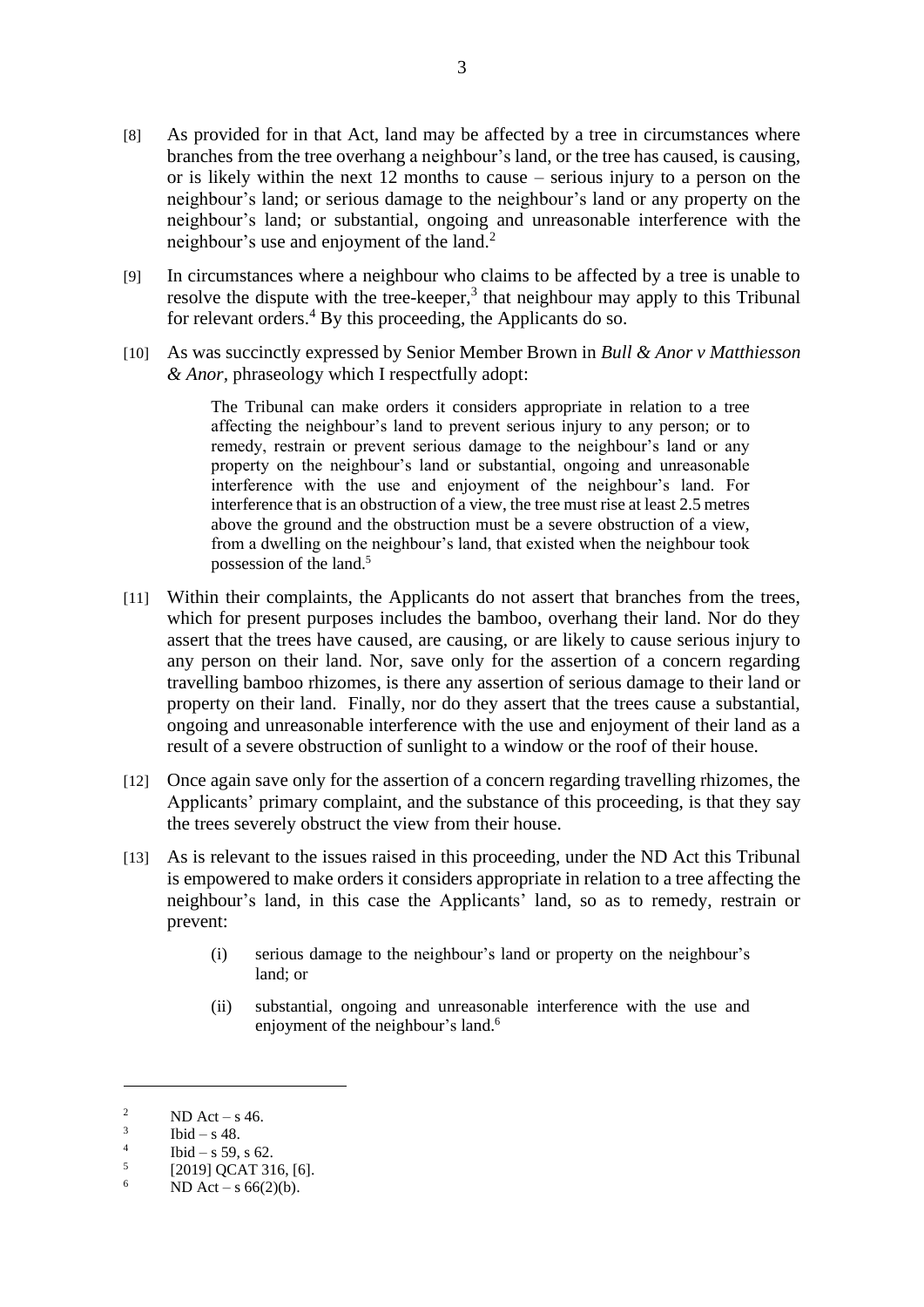- [14] However, as is directly relevant to the decision made herein, subsection (ii) as it is extracted in the preceding paragraph, applies to interference that is an obstruction of a view only if:
	- (b) the obstruction is  $-$ 
		- (ii) severe obstruction of a view, from a dwelling on the neighbour's land, that existed when the neighbour took possession of the land.<sup>7</sup>

#### **The Applicants' Case**

- [15] It may be observed from the outset that there is, respectfully, a fundamental flaw in the Applicants' case.
- [16] As is noted earlier in these reasons, the premise of their action in this Tribunal is to restrain or prevent an asserted severe obstruction of a view from their dwelling that is said to have existed at the time the Respondents took possession of their land. That is the flawed premise. The Applicants are the 'neighbour' for the purposes of the Act.<sup>8</sup> As such the relevant 'possession of land' is not when the Respondent took possession of their land, but when the Applicants took possession of their land.<sup>9</sup> Notwithstanding that flaw, the Applicants pressed their case.
- [17] They did so in the hearing advancing their case reliant on a number of photographs attached to what is said to be their joint statement filed in this proceeding,<sup>10</sup> together with oral evidence of Mr Prince. They also sought to rely on a report from Mr Dowling, an arborist, whom on their instigation had inspected and reported on the bamboo.<sup>11</sup> Both Mr Prince and Mr Dowling were subject to cross-examination by Mr Clarke for the Respondents.
- [18] As Mr Prince summed it up in his discussions with me after the close of evidence and submissions, at the time he and his wife purchased their land the view was not obstructed and he believed that they had a right that the view could never be obstructed.<sup>12</sup> He asserts that such a right is created by the ND Act.
- [19] As to the issue of the concern about the travelling bamboo rhizomes, whilst there was some confusion in Mr Prince's evidence and his submissions on whether the Applicants wanted the bamboo cut down to a specified height or removed, in summing up the Applicants' case he maintained a concern about damage occurring in the future, referring me to a number of the photographs attached to his statement said to show the extent of growth of the bamboo.<sup>13</sup>

# **The Respondents' Case**

[20] As noted earlier in these reasons, the Respondents challenged the Applicants' assertions and claims for relief in their entirety. They premised their response on the issue of safety to themselves and their daughter as occupants of their land, submitting that they were all at risk of skin cancer from the sun thus the reason for having planted

 $^{7}$  ND Act – s 66(3)(b).<br>8 ND Act s 49

 $ND$  Act – s 49.

<sup>9</sup> Ibid – s  $66(3)(b)(ii)$ .

 $10$  Ex.1.<br>11 Ex. 2

 $11$  Ex. 2. Mr Dowling also gave oral evidence.

<sup>12</sup> In making this submission, he sought to rely on a Queensland Government document which appears to have been obtained by him from the internet, a copy of which appeared as Document 1 to his statement being Ex. 1 in the hearing.

<sup>&</sup>lt;sup>13</sup> Ex. 1 – Photos 4, 6 to 9.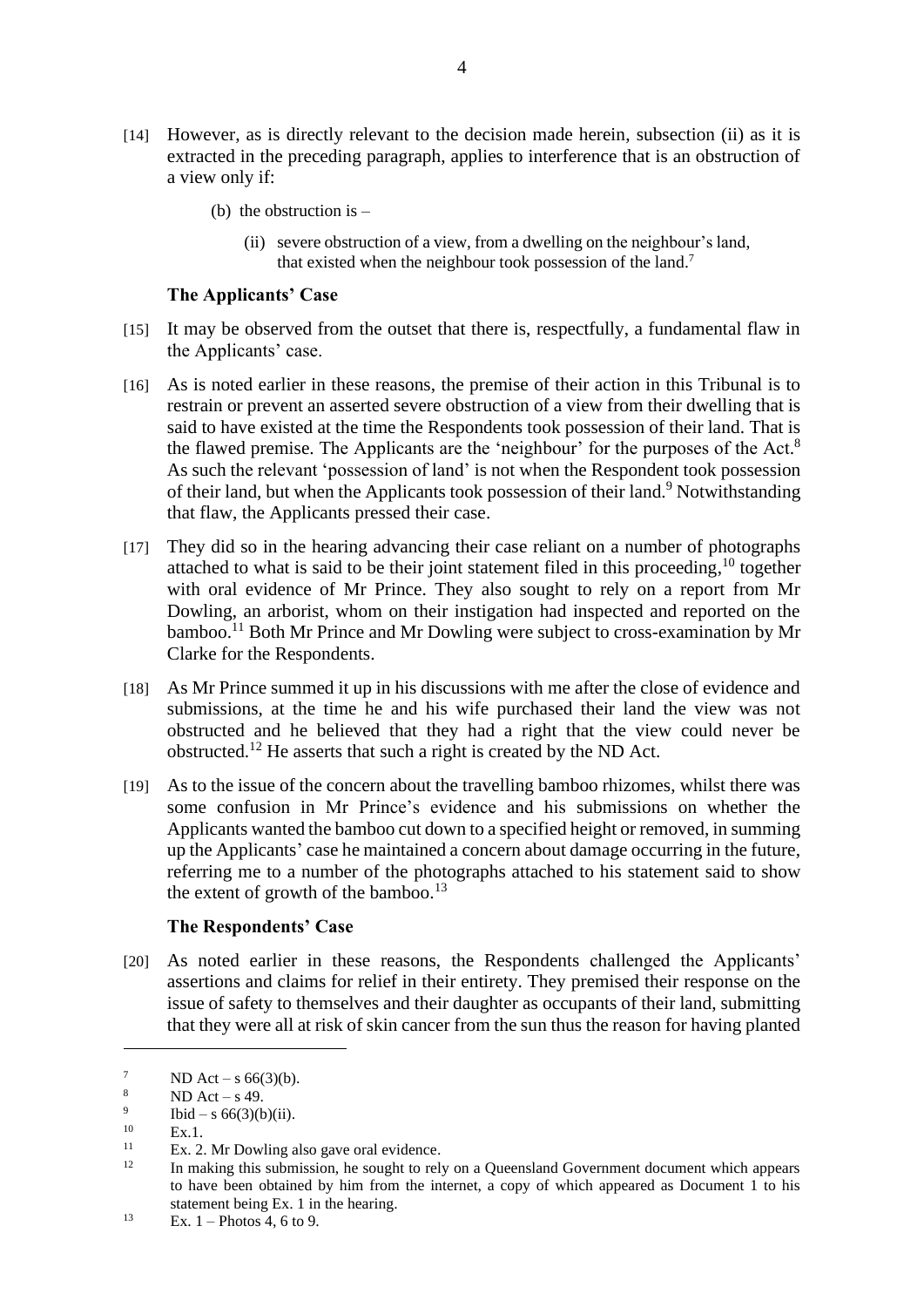the bamboo so as to afford the sun-protection. As for the other trees on the boundary common with the Applicants, they say that such exist for their privacy. Their arguments were also premised on the asserted absence of a 'severe' obstruction of the views.

[21] The Respondents' evidence was confined to that given by Mr Clarke himself. Mr Clarke was subject to cross-examination by Mr Prince.

#### **Discussion on the competing cases**

- [22] During the hearing, Mr Prince made a submission that bamboo is not a tree but grass. This is so notwithstanding that he commenced this proceeding premised on the bamboo being a tree. Should there be any ongoing question in the Applicants' minds about that issue, it is appropriate to dispose of that quickly here.
- [23] The meaning of a tree is given in the ND Act to include 'any plant resembling a tree in form and size', an example of which is expressed as being 'bamboo'. <sup>14</sup> I am thus in no doubt that for the purposes of this Act, the bamboo in question may be considered a tree.
- [24] It is also convenient to dispose now of the issue raised by the Applicants as to their asserted concern over travelling bamboo rhizomes. As I understand the Applicants' case on this point, their concern is over some likely damage to their land or property on their land within the next 12 months. 15
- [25] As Mr Clarke appropriately and correctly pointed out in his submissions, on the 'Application for a tree dispute' as filled out and filed in commencement of this proceeding, the Applicants answered question 13 therein, being 'Has the tree caused serious damage to your land, or property on your land?', by ticking the box marked 'No', not the one marked 'Yes' or that marked 'No, but it is likely within the next 12 months'. He therefore submitted that this is not an issue for consideration in this proceeding. In doing so he objected to Mr Prince's efforts to have Mr Dowling give evidence in chief on the issue, noting that it was not addressed in his report.
- [26] As I read the Application as completed and made, the only reference to this issue is in answer to the question 23 therein, being 'Has the tree caused substantial, ongoing and unreasonable interference with your use and enjoyment of your land?', to which the Applicants ticked the box marked 'Yes'. They then gave details about the asserted obstruction of their view which I will discuss shortly, and also made this statement therein: 'We are further concerned that the bamboo rhizomes that spread underground will shoot into our property in the near future.' Thus, notwithstanding the answers to question 13 as noted, I allowed Mr Prince the opportunity to advance the issue in the hearing on the basis that the Respondents were squarely on notice of it by way of the answers to Question 23 in the Application.
- [27] That being so, it was not an issue that was advanced with any substance. Mr Dowling's evidence on the point was entirely unhelpful. The focus of his report was on the effect of the bamboo on the land to the western side of the Respondent's land, that being the one sharing the boundary with the Respondents along which the bamboo is planted. That land is not the Applicants' land, nor is it the boundary common with it. Despite this flaw in his report, I pressed Mr Dowling on the issue following conclusion of the

<sup>&</sup>lt;sup>14</sup> ND Act – s 45.

 $ND$  Act – s 46; see also s 74.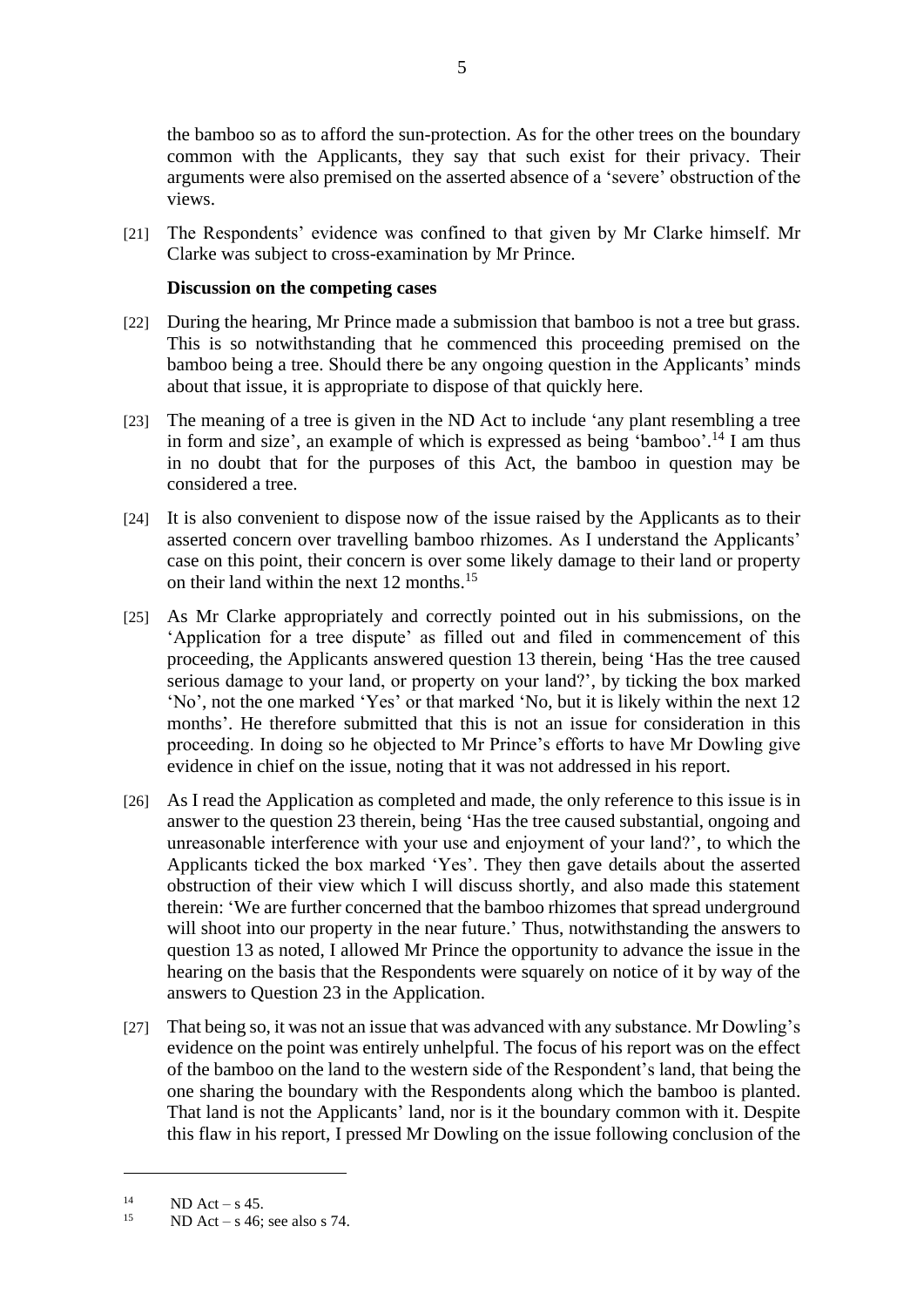examination of him by Mr Prince and Mr Clarke. But he was unable to provide any definitive statement as to the extent by which, or the duration of time in which, the rhizomes would travel to the Applicants' land. As I understood his responses, he simply did not consider it when he inspected the bamboo and the surrounding land. The photos to which Mr Prince referred me were similarly unhelpful.

- [28] In all respects, the Applicants' evidence was entirely devoid of anything to show me the extent to which the Applicants' land would be affected in the manner required under s  $46(a)(ii)$  of the ND Act. This part of the Applicants' case has not been made out. Accordingly, I will not make any orders in their favour to deal with the bamboo in terms of their asserted concerns of travelling rhizomes.
- [29] That then leaves the question of the asserted severe obstruction of the Applicants' view.
- [30] Once again, the report and oral evidence from Mr Dowling was entirely unhelpful on this issue. Despite this Tribunal's express directions given on 15 July 2019 to the Applicants in terms of the requisite arborist report, being that it was to address interalia the matters referred to in s 73 and s 75 of the ND Act, part of which is to address the question of interference of a view, Mr Dowling's evidence on those issues was entirely silent. Moreover, as I questioned him, he confirmed that he did not consider these issues. As such I was left with only the evidence from Mr Prince and Mr Clarke.
- [31] On the material before me I am in no doubt that the bamboo and the trees along the boundary common between the parties' lands are within the line of sight of the Applicants from their house, and so enter within their 'views'. Yet, for the reasons I shall shortly explain, I am unable to find that they are entitled to the relief sought.
- [32] As noted, the Respondents sought to argue that the obstruction of the view was not severe. They also sought to argue other issues upon which I should decide against the Applicants, such as their own safety from sun damage and the need for a balance between landowners' respective entitlements.<sup>16</sup> However, for the reasons that follow, in my opinion I need not have, and so did not, consider these arguments further. This proceeding can be decided solely on the absence of the Applicants' entitlement at law to the view they say they are now being denied.
- [33] Upon the close of evidence, but before the parties made their respective closing submissions, I referred each of them to, and provided them with copies of, a line of authority in this Tribunal and its Appeal division, namely *Vecchio v Papavasiliou*  [2015] QCAT 70, *Bull & Anor v Matthiesson & Anor* [2019] QCAT 316, and *Bose v Weir* [2020] QCATA 7. I asked that they each consider these three decisions and address me on them within their closing submissions, adjourning the hearing for an extended lunchtime period so as to afford them time to do so and prepare for that address.
- [34] It is convenient to extract from the reasons in those three decisions the relevant passages upon which my decision in this proceeding is premised, and which once again I respectfully adopt.
- [35] As Senior Member Stilgoe OAM observed in *Vecchio v Papavasiliou*:

There is no general right to a view in Queensland. The Neighbourhood Dispute Resolution (Dividing Fences and Trees) Act 2011 (Qld) creates a limited

<sup>&</sup>lt;sup>16</sup> In making such submissions the Respondent referred me to s 71 and s 73(1)(g) of the ND Act.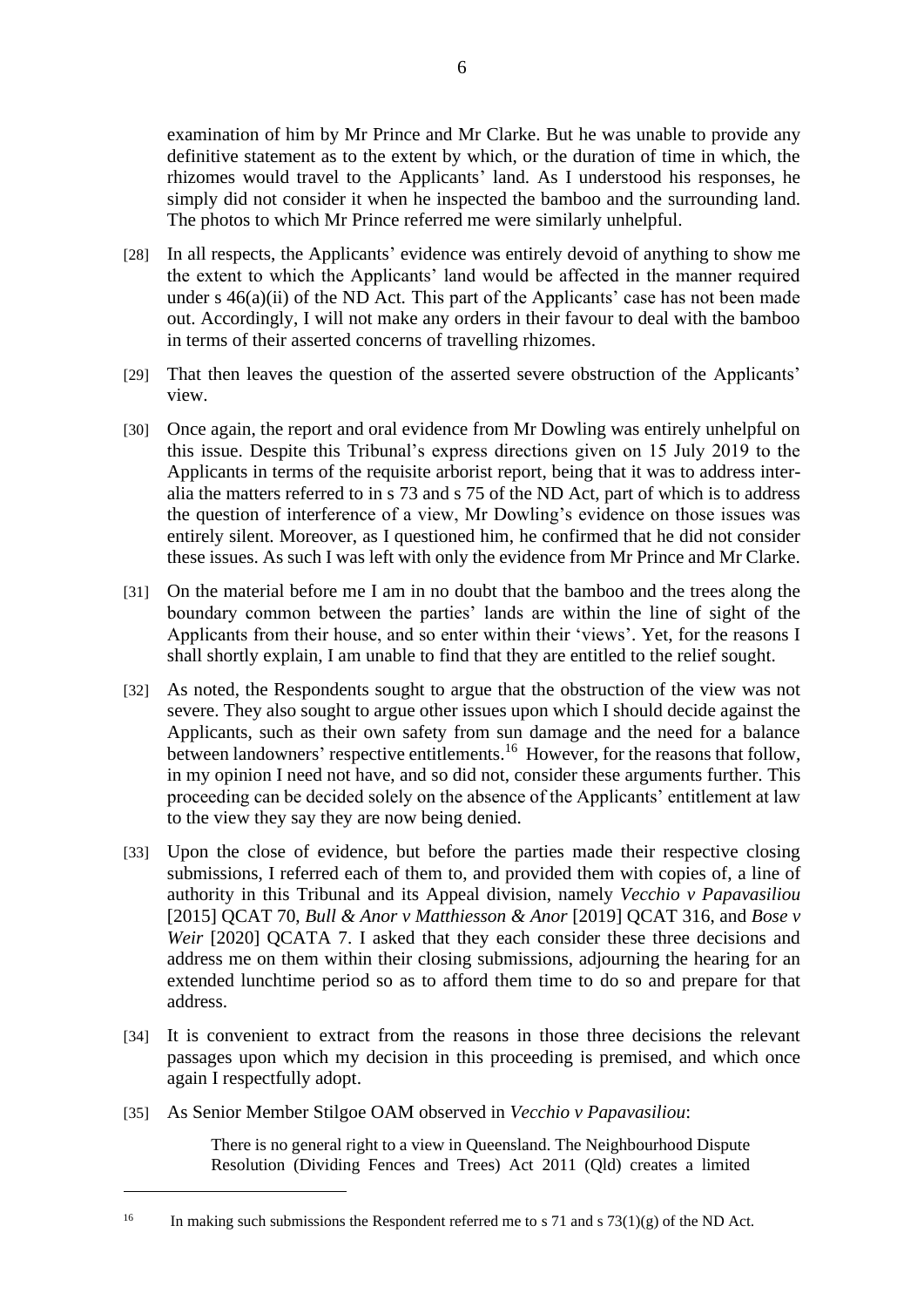exception to that principle. Therefore, the right to a view must be construed according to the terms of the Act. Section  $66(3)(b)(ii)$  creates a right to a view **from a dwelling** (my emphasis) that existed at the time the neighbour took possession of the land. If there was no dwelling at the time the neighbour took possession of the land, then there was no view that is protected by the Act.

Therefore, when Mr Vecchio took possession of the land, because there was no house, there was no view capable of protection. Mr Vecchio cannot now seek the tribunal's assistance to reclaim a view he never had.<sup>17</sup>

#### [36] As Senior Member Brown observed in *Bull & Anor v Matthiesson & Anor*:

Section  $66(3)(b)(ii)$  of the ND Act is only engaged if a neighbour (that is, the applicant) can establish, on the evidence, that trees cause a severe obstruction of a view from a dwelling on the neighbour's land that existed when the neighbour took possession of the land. If there is no dwelling on a parcel of land when a neighbour takes possession of the land, there can be no obstruction of a view from that dwelling for the purposes of s  $66(3)(b)(ii)$  Act.<sup>18</sup>

[37] And finally, as Senior Member Aughterson expressed it in *Bose v Weir*:

As noted in *Neverfail Pty Ltd as Trustee for the Harris Siksna Family Trust v Radford*, there is no right to a view at law. However, the Act creates a limited 'right' to a view. Section  $66(2)(b)(ii)$  of the Act provides that the Tribunal may make an order it considers appropriate where a tree is causing 'substantial, ongoing and unreasonable interference with the use and enjoyment of a neighbour's land'. That sub-section is qualified by  $s$  66(3)(b)(ii), which provides that where the interference is an obstruction of a view, a remedy arises only if the obstruction is: "severe obstruction of a view, from a dwelling on a neighbour's land, that existed when the neighbour took possession of the land." Given that the view must exist when the neighbour takes possession of the land, questions arises as to when 'possession' takes place and whether there must be a dwelling on the land, from which a view is available, at that time. <sup>19</sup>

- [38] As will be observed, there are two aspects consistent in the reasoning therein.
- [39] The first is that there is no general right at law to a view. Such has been the common law position since 1610 in England<sup>20</sup> and adopted in Australia.<sup>21</sup> On that point, whilst Mr Prince made an admirable effort to press the case for him and his wife asserting that the Act gives him the right to a view, as I understood the submission reliant on s 66 of the ND Act, it was without a lawful premise. As Alan Wilson J, the then President of this Tribunal, observed in 2013 in *Laing v Kokkinos (No 2)*:

Section 66 of the Act provides that an applicant may seek an order of the Tribunal to remedy, restrain or prevent the severe obstruction of a view from a dwelling on the land if the obstacle occurs as a consequence of trees on adjoining land. That section does not create a right to a view, the remedy referred to is a statutory one which is discretionary, and will not be exercised if it is not appropriate in the circumstances. $^{22}$ 

<sup>19</sup> *Bose v Weir* [2020] QCATA 7, [3] and [4]. Footnotes omitted.<br><sup>20</sup> *William Aldred's Case* (1610) 77 ED 816, 821

<sup>17</sup> *Vecchio v Papavasiliou* [2015] QCAT 70, [10] and [11].

<sup>18</sup> *Bull & Anor v Matthiesson & Anor* [2019] QCAT 316, [10] citing *Vecchio v Papavasiliou*.

<sup>20</sup> *William Aldred's Case* (1610) 77 ER 816, 821.

<sup>21</sup> See *Kent v Johnson* (1973) 21 FLR 177, 212. See also *Calvisi v Brisbane City Council* (2008) 1 PDQR 374, 381-382.

 $22$  [2013] QCAT 247, [32].